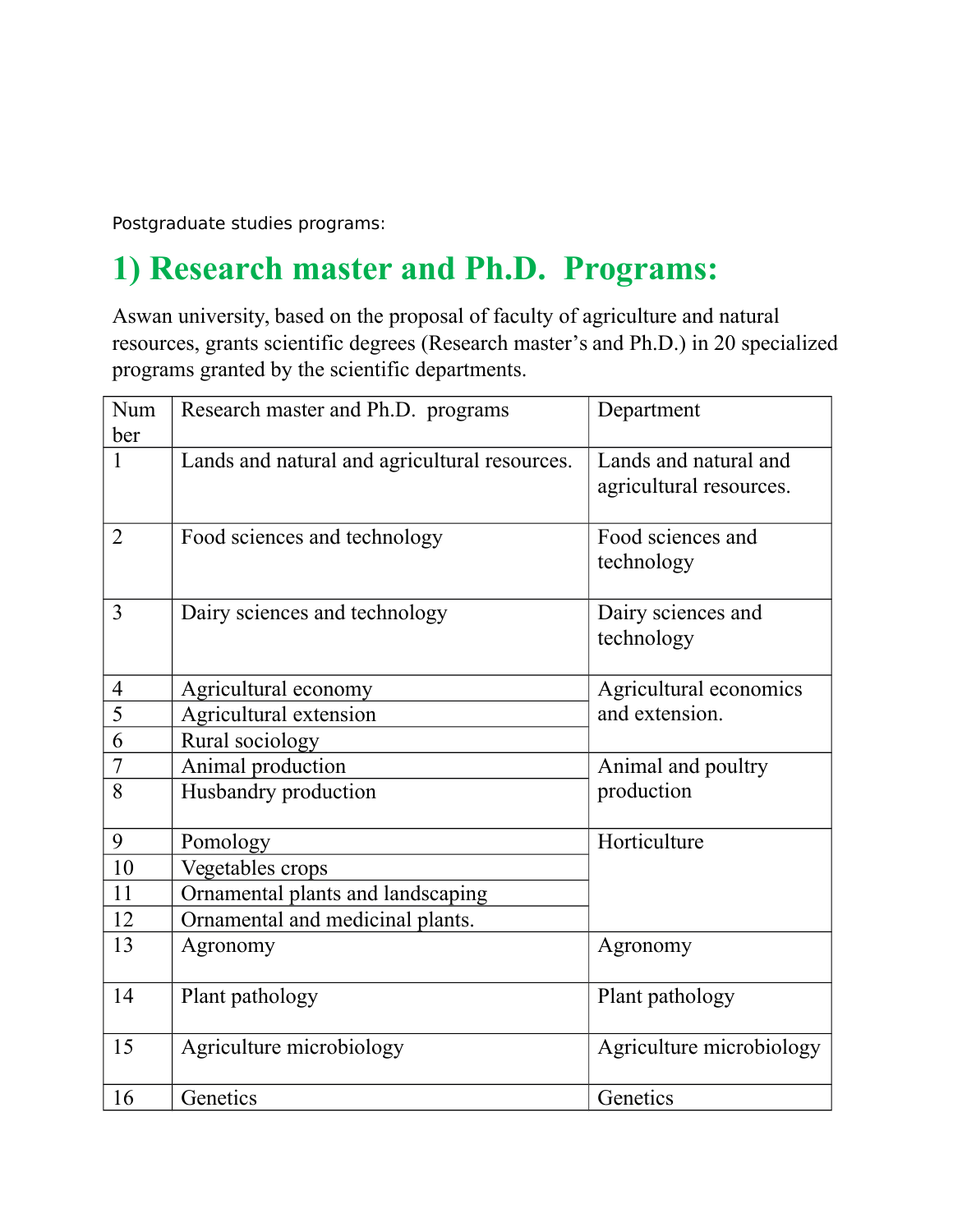| 17 | Agricultural biochemistry                  | Agricultural             |
|----|--------------------------------------------|--------------------------|
|    |                                            | biochemistry             |
|    |                                            |                          |
| 18 | Economic pesticides                        | Plant pathology          |
| 19 | Insecticides                               |                          |
| 20 | Agricultural engineering and vital systems | Agricultural engineering |
|    |                                            | and vital systems        |

## **2) Professional master's programs:**

Aswan University, based on the proposal of faculty of agriculture and natural resources, grants professional master's degree in 13 specialized programs granted by the scientific departments.

| Number         | professional master's programs             | Department              |
|----------------|--------------------------------------------|-------------------------|
|                | Desert lands reclamation and cultivation   | Lands and natural and   |
|                |                                            | agricultural resources. |
| $\overline{2}$ | Food technology                            | Food sciences and       |
| 3              | Therapeutic feeding                        | technology              |
|                |                                            |                         |
| $\overline{4}$ | Dairy technology                           | Dairy sciences and      |
|                |                                            | technology              |
|                |                                            |                         |
| 5              | Economic feasibility study of agricultural | Agricultural economics  |
|                | projects                                   | and extension.          |
| 6              | Agricultural extension.                    |                         |
| $\overline{7}$ | Animal husbandry and poultry farming in    | Animal and poultry      |
|                | tropical and semi tropical areas.          | production              |
| 8              | Horticulture crops for export technology   | Horticulture            |
| 9              | Crop production                            | Agronomy                |
| 10             | Biotechnology                              | Agriculture             |
|                |                                            | microbiology.           |
|                |                                            |                         |
|                |                                            | Genetics                |
|                |                                            |                         |
|                |                                            | Agricultural            |
|                |                                            | biochemistry            |